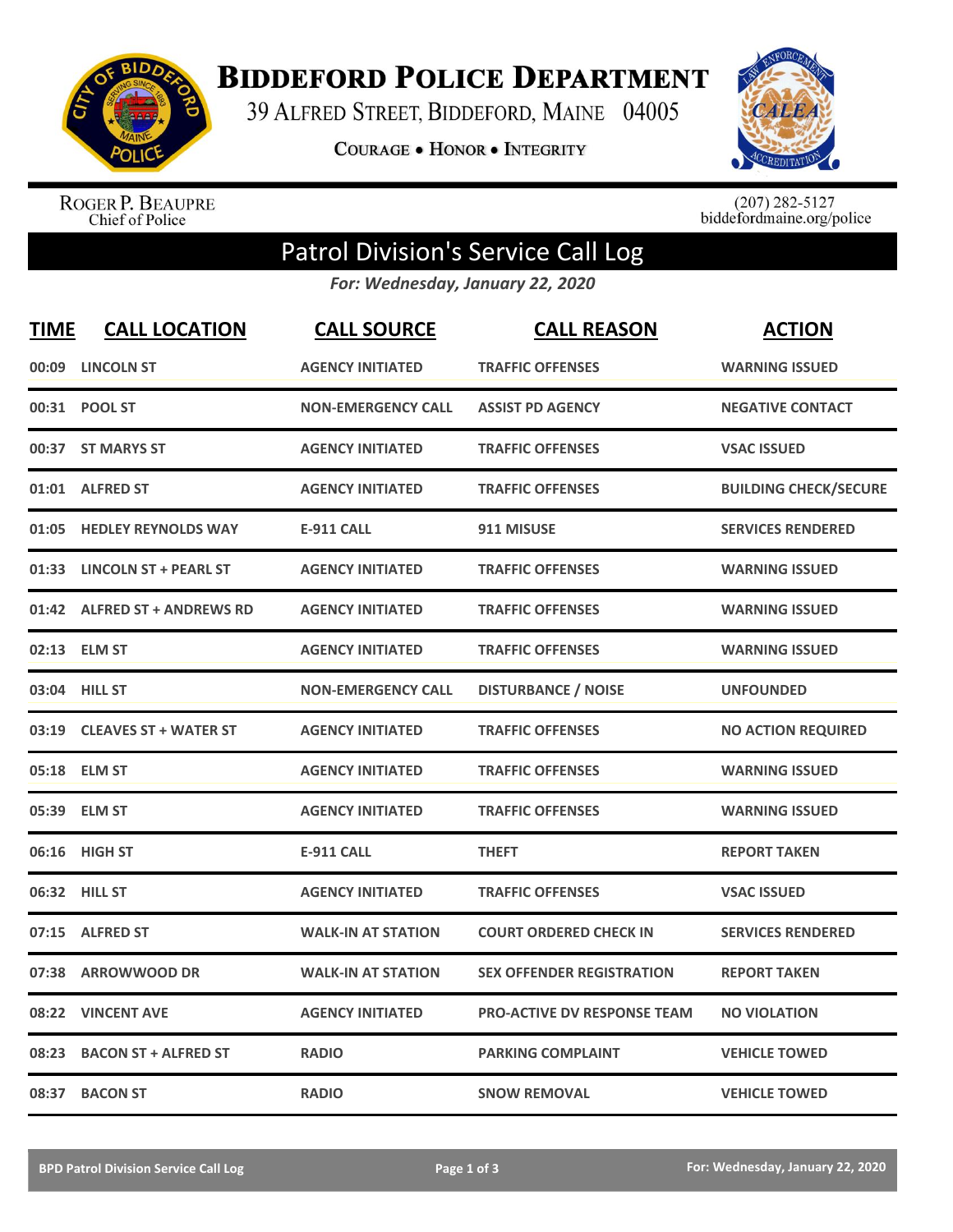| <b>TIME</b> | <b>CALL LOCATION</b>                         | <b>CALL SOURCE</b>                                                                          | <b>CALL REASON</b>                                                                    | <b>ACTION</b>                |
|-------------|----------------------------------------------|---------------------------------------------------------------------------------------------|---------------------------------------------------------------------------------------|------------------------------|
|             | 08:50 ALFRED ST                              | <b>AGENCY INITIATED</b>                                                                     | <b>SUSPICION</b>                                                                      | <b>SERVICES RENDERED</b>     |
|             | 08:57 SACO FALLS WAY                         | <b>AGENCY INITIATED</b>                                                                     | <b>PROTECTION FROM ABUSE SERVIC</b>                                                   | <b>PAPERWORK NOT SERVED</b>  |
|             | 09:37 ST MARYS ST + HAZEL ST                 | <b>AGENCY INITIATED</b>                                                                     | <b>TRAFFIC OFFENSES</b>                                                               | <b>NO ACTION REQUIRED</b>    |
|             | 09:38 POOL ST                                | <b>AGENCY INITIATED</b>                                                                     | <b>PROTECTION FROM ABUSE SERVIC</b>                                                   | <b>PAPERWORK NOT SERVED</b>  |
| 09:42       | <b>BOULDER WAY</b>                           | <b>NON-EMERGENCY CALL</b><br>CHARGE: THEFT BY UNAUTHORIZED TAKING OR TRANSFER - SHOPLIFTING | <b>SHOPLIFTING</b><br>OFFENDER: SCOTT CONRAD GILBERT  AGE: 40  RESIDENT OF: LEEDS, ME | <b>CITATION ISSUED</b>       |
|             | 09:54 RAYMOND ST                             | <b>WALK-IN AT STATION</b>                                                                   | <b>MOTOR VEHICLE THEFT</b>                                                            | <b>NO ACTION REQUIRED</b>    |
| 10:22       | <b>MARINER WAY</b>                           | <b>NON-EMERGENCY CALL</b>                                                                   | <b>FORGERY</b>                                                                        | <b>REPORT TAKEN</b>          |
|             | 11:46 OAK ST                                 | <b>NON-EMERGENCY CALL</b>                                                                   | <b>DOMESTIC COMPLAINTS</b>                                                            | <b>REPORT TAKEN</b>          |
|             | 11:46 BIDDEFORD GATEWAY CTR                  | <b>NON-EMERGENCY CALL</b>                                                                   | <b>SHOPLIFTING</b>                                                                    | <b>REPORT TAKEN</b>          |
|             | 12:05 ALFRED ST                              | <b>WALK-IN AT STATION</b>                                                                   | <b>COURT ORDERED CHECK IN</b>                                                         | <b>SERVICES RENDERED</b>     |
|             | 12:16 ALFRED ST<br><b>CHARGE: HARASSMENT</b> | <b>WALK-IN AT STATION</b>                                                                   | <b>PAPERWORK</b><br>OFFENDER: TYLER JAMES MILLS  AGE: 32  RESIDENT OF: ARUNDEL, ME    | <b>PAPERWORK SERVED</b>      |
|             | 12:30 ALFRED ST                              | <b>WALK-IN AT STATION</b>                                                                   | <b>PAPERWORK</b>                                                                      | <b>SERVICES RENDERED</b>     |
|             | 13:00 MAPLE ST                               | <b>NON-EMERGENCY CALL</b>                                                                   | <b>ADDRESS CHANGE</b>                                                                 | <b>FIELD INTERVIEW</b>       |
|             | 13:50 HIGH ST                                | <b>NON-EMERGENCY CALL</b>                                                                   | <b>ALL OTHER</b>                                                                      | <b>TRANSPORT TO HOSPITAL</b> |
|             | 14:21  FOSS ST + POOL ST                     | <b>WALK-IN AT STATION</b>                                                                   | <b>ARTICLES LOST/FOUND</b>                                                            | <b>REPORT TAKEN</b>          |
|             | 14:36 ALFRED ST                              | <b>WALK-IN AT STATION</b>                                                                   | <b>COURT ORDERED CHECK IN</b>                                                         | <b>SERVICES RENDERED</b>     |
|             | 14:46 MARINER WAY                            | <b>E-911 CALL</b>                                                                           | 911 MISUSE                                                                            | <b>NO ACTION REQUIRED</b>    |
|             | 14:53 WELLSPRING RD                          | <b>NON-EMERGENCY CALL</b>                                                                   | <b>CRIMINAL MISCHIEF</b>                                                              | <b>SERVICES RENDERED</b>     |
|             | 14:55 PIKE ST + WATER ST                     | <b>NON-EMERGENCY CALL</b>                                                                   | <b>FUEL SPILL / FUEL ODOR</b>                                                         | <b>REFERRED OTHER AGENCY</b> |
|             | 14:58 MAYFLOWER DR                           | <b>WALK-IN AT STATION</b>                                                                   | <b>SUSPICION</b>                                                                      | <b>SERVICES RENDERED</b>     |
|             | 15:13 ALFRED ST                              | <b>NON-EMERGENCY CALL</b>                                                                   | <b>COURT ORDERED CHECK IN</b>                                                         | <b>SERVICES RENDERED</b>     |
|             | 15:15 ALFRED ST                              | <b>E-911 CALL</b>                                                                           | <b>THEFT</b>                                                                          | <b>REPORT TAKEN</b>          |
|             | 15:45 ELM ST                                 | <b>NON-EMERGENCY CALL</b>                                                                   | <b>JUVENILE OFFENSES</b>                                                              | <b>GONE ON ARRIVAL</b>       |
|             | 15:55 ALFRED ST                              | <b>WALK-IN AT STATION</b>                                                                   | <b>THEFT</b>                                                                          | <b>UNFOUNDED</b>             |